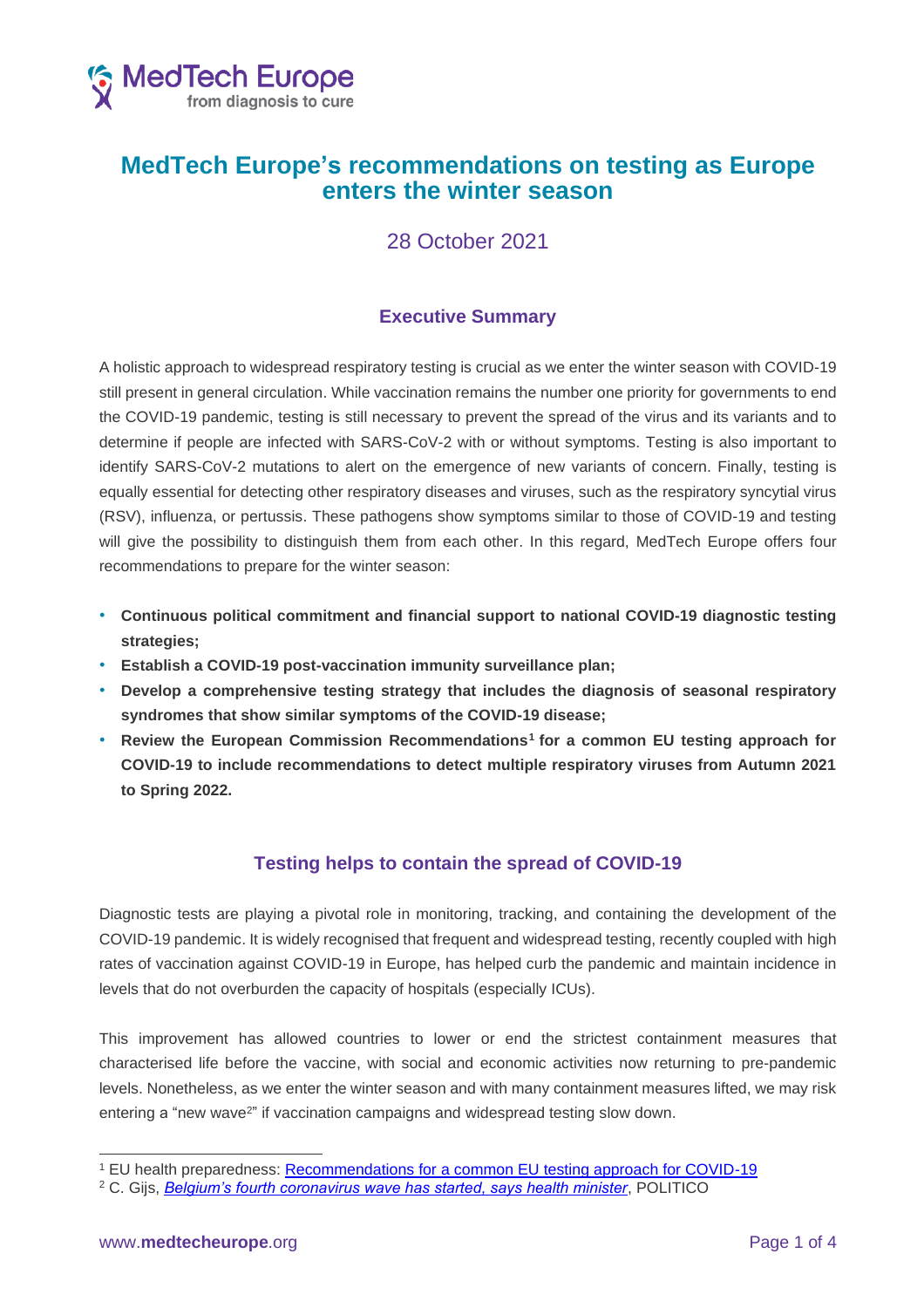

Vaccination remains the number one priority for governments to prevent that situation. However, the vaccine alone cannot be the only solution and needs to be accompanied by widespread testing for four reasons:

- 1) While vaccination prevents the multiplication of severe cases, it does not eliminate the risk of infection or contagiousness<sup>3</sup>.
- 2) Immunity varies from a subtype of the population to another. Current studies show that it wanes over time, especially in elderly people<sup>4</sup>, leading to an increased risk of infection over time in these populations.
- 3) A substantial portion of the population (for example, people who choose not to take the vaccine and children under the age of 12) is still outside this coverage. They are more likely to spread the virus more than vaccinated people.
- 4) With a population over 18 years old fully vaccinated at 75.1% and partially at 80,2% in the EU/EEA as of 28 October 2021<sup>5</sup> , the vaccination coverage in Europe continues to improve. Still, the same cannot be claimed for other parts of the world, where the virus may continue to mutate and develop in more dangerous variants that can spread to Europe and overcome the protection offered by the vaccine.

In addition, vaccine boosters are being recommended for certain groups of people whose immune responses become less robust over time. The establishment of a plan to monitor the various components of humoral and cellular immunity of the population over a period long enough to understand the durability of those components would allow in better managing the need for booster campaigns.

#### **Testing for respiratory diseases**

As Europe enters the winter season, a potential new wave of COVID-19 will not be the only health risk: experts predict an increased risk of influenza and other respiratory viruses compared to previous years<sup>6</sup>. This is due to the much lower immunity levels of the general population this year, explained by social distancing, high use of PPE and lockdown measures that were applied last year, that drastically prevented respiratory viruses from circulating.

Respiratory infections are typically seasonal in most parts of the world. In temperate areas of the northern hemisphere, they usually start in autumn or early winter and last approximately four to five months. In recent weeks, many European countries such as Denmark, Germany, France, or the UK have reported an upsurge in seasonal respiratory conditions such as RSV and pertussis.

<sup>3</sup> D. Swan et al., *[COVID-19 vaccines that reduce symptoms but do not block infection need higher coverage](https://www.nature.com/articles/s41598-021-94719-y)  [and faster rollout to achieve population impact](https://www.nature.com/articles/s41598-021-94719-y)***,** Nature

<sup>4</sup> E. Dolgin, *[COVID vaccine immunity is waning —](https://www.nature.com/articles/d41586-021-02532-4) how much does that matter?* Nature

<sup>5</sup> ECDC, [COVID-19 Vaccine Tracker](https://vaccinetracker.ecdc.europa.eu/public/extensions/COVID-19/vaccine-tracker.html#uptake-tab)

<sup>6</sup> N. Triggle, *[Flu jab vital this winter along with Covid vaccine](https://www.bbc.com/news/health-58836218)*, BBC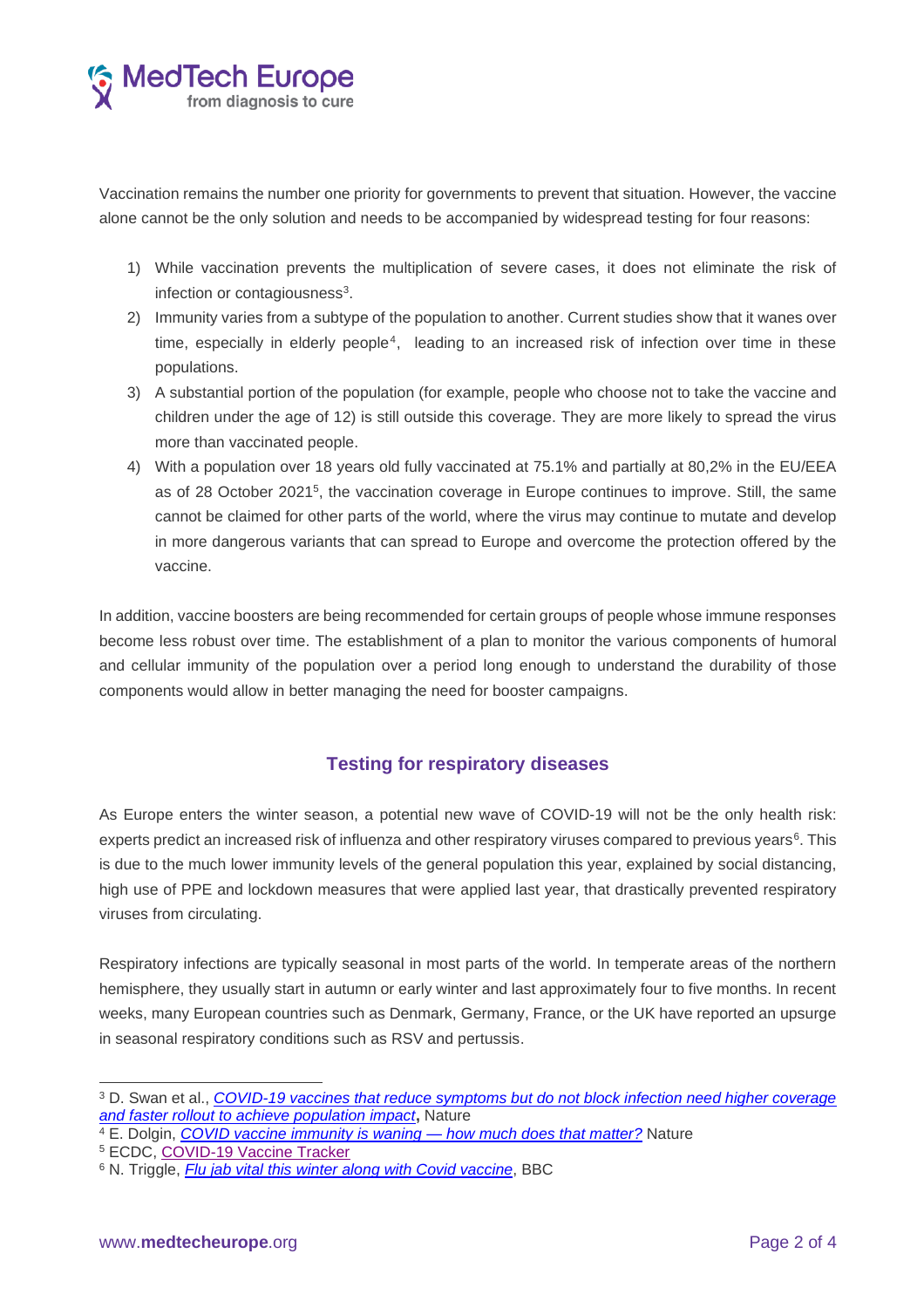

Many of these respiratory diseases show symptoms that are very similar to COVID-19. That is why it is crucial to develop a comprehensive strategy that includes COVID-19 and other respiratory viruses. Putting diagnostic testing at the heart of national influenza strategies would allow for the fast differential diagnosis of patients with seasonal respiratory syndromes, their efficient triage, and the implementation of the appropriate therapeutic measures.

### **Recommendations**

To continue monitoring the development of the COVID-19 pandemic while quickly identifying and distinguishing other respiratory pathogens and disease outbreaks as we enter the winter season, **MedTech Europe calls for**:

- **Continuous political commitment and financial support to national COVID-19 diagnostic testing strategies** to ensure the detection of cases and tracing across Europe to accompany the relaxation of barrier measures and facilitate on-time decision making by national or regional authorities.
- **Establishing a COVID-19 post-vaccination immunity surveillance plan** to measure vaccination effectiveness over time and inform potential vaccination booster campaigns.
- **Developing a comprehensive testing strategy that includes the fast differential diagnosis of seasonal respiratory syndromes that show similar symptoms of COVID-19** allowing efficient triage of patients and the implementation of appropriate therapeutic measures,
- **The review of the European Commission Recommendations for a common EU testing approach for COVID-19**, initially set out on 17 September 2020, to include recommendations to detect multiple respiratory viruses from Autumn 2021 to Spring 2022, as demands will surge for diagnosis due to the similarity of symptoms and presentation<sup>7</sup>.

<sup>7</sup> See 1